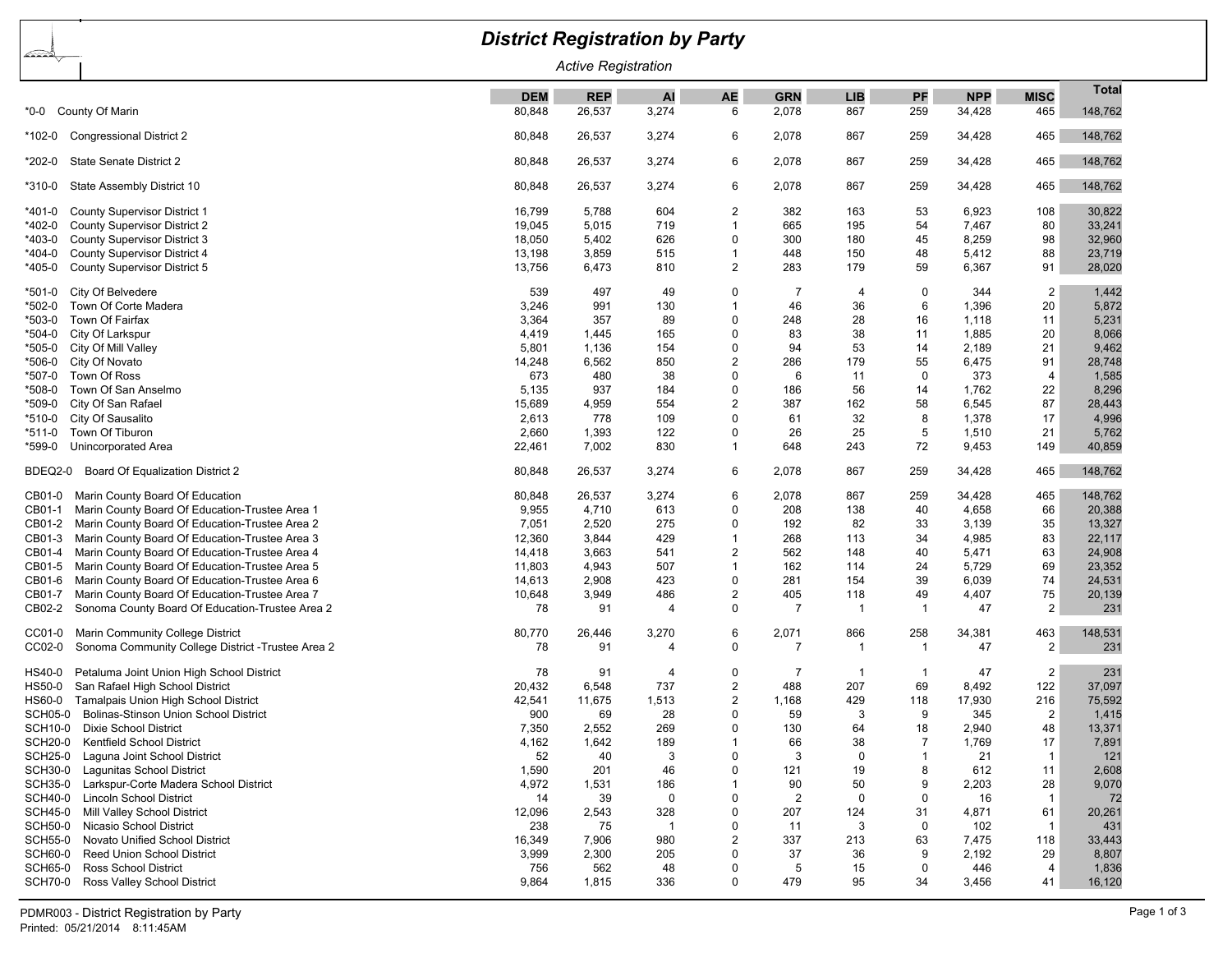|                                |                                                                               | <b>DEM</b> | <b>REP</b>     | AI                   | <b>AE</b>                     | <b>GRN</b>              | <b>LIB</b>     | PF                 | <b>NPP</b> | <b>MISC</b>          | Total       |
|--------------------------------|-------------------------------------------------------------------------------|------------|----------------|----------------------|-------------------------------|-------------------------|----------------|--------------------|------------|----------------------|-------------|
| <b>SCH75-0</b>                 | San Rafael Elementary School District                                         | 13,086     | 3,996          | 468                  | 2                             | 358                     | 143            | 51                 | 5,552      | 74                   | 23,730      |
| <b>SCH80-0</b>                 | Sausalito Marin City School District                                          | 3,960      | 937            | 146                  | $\Omega$                      | 93                      | 46             | 11                 | 1,934      | 22                   | 7,149       |
| <b>SCH85-0</b>                 | <b>Shoreline Unified School District</b>                                      | 1,448      | 317            | 40                   | $\Omega$                      | 78                      | 17             | 8                  | 484        | $\overline{7}$       | 2,399       |
| <b>SCH85-1</b>                 | Shoreline Unified School District-Trustee Area 1                              | 1,147      | 169            | 22                   | $\Omega$                      | 59                      | 14             | 5                  | 327        | $\overline{4}$       | 1,747       |
| <b>SCH85-2</b>                 | Shoreline Unified School District-Trustee Area 2                              | 208        | 63             | 11                   | $\Omega$                      | 14                      | $\overline{2}$ | $\overline{2}$     | 90         | $\mathbf{1}$         | 391         |
| <b>SCH85-3</b>                 | Shoreline Unified School District-Trustee Area 3                              | 93         | 85             | 7                    | $\Omega$                      | 5                       | 1              | $\mathbf 1$        | 67         | 2                    | 261         |
| <b>SCH90-0</b>                 | Union Joint School District                                                   | 12         | 12             | 1                    | 0                             | $\overline{2}$          | 1              | $\Omega$           | 10         | $\mathbf 0$          | 38          |
|                                |                                                                               |            |                |                      |                               |                         |                |                    |            |                      |             |
| CFD50-0                        | Novato-Pacheco Valle Community Facilities District                            | 431        | 211            | 24                   | 0                             | 10                      | 3              | 0                  | 175        | 2                    | 856         |
| CSD10-0                        | Bel Marin Keys Community Services District                                    | 483        | 307            | 38                   | 0                             | 12                      | 7              | 0                  | 248        | 7                    | 1,102       |
| CSD40-0                        | Marin City Community Services District                                        | 891        | 100            | 19                   | $\Omega$                      | 10                      | 6              | $\boldsymbol{2}$   | 376        | $\overline{2}$       | 1,406       |
|                                | CSD50-0 Marinwood Community Services District                                 | 1,667      | 585            | 69                   | 0                             | 27                      | 22             | $\boldsymbol{2}$   | 715        | 14                   | 3,101       |
| CSD60-0                        | Muir Beach Community Services District                                        | 176        | 14             | $\overline{4}$       | $\Omega$                      | 13                      | $\overline{1}$ | $\overline{2}$     | 62         | 2                    | 274         |
| CSD70-0                        | <b>Tamalpais Community Services District</b>                                  | 2,416      | 455            | 60                   | 0                             | 42                      | 26             | $\overline{7}$     | 1,002      | 15                   | 4,023       |
| CSD80-0                        | Tomales Valley Community Services District                                    | 71         | 13             | 2                    | 0                             | 5                       | $\mathbf{1}$   | $\overline{2}$     | 30         | $\mathbf{1}$         | 125         |
| CSA01-0                        | CSA #1Loma Verde Service Area                                                 | 417        | 197            | 24                   | $\Omega$                      | 10                      | 7              | $\Omega$           | 191        | 7                    | 853         |
| CSA06-0                        | CSA #6 Gallinas Creek Service Area                                            | 342        | 107            | 14                   | 0                             | 4                       | 4              | $\mathbf{1}$       | 170        | 4                    | 646         |
|                                | CSA09-0 CSA #9 Northbridge Service Area                                       | 158        | 85             | 8                    | $\Omega$                      | 1                       | -1             | $\Omega$           | 52         | $\mathbf 0$          | 305         |
|                                | CSA13-0 CSA #13 Upper Lucas Valley Service Area                               | 610        | 207            | 20                   | $\Omega$                      | 9                       | $\overline{2}$ | $\Omega$           | 216        | $\overline{4}$       | 1,068       |
|                                | CSA14-0 CSA #14 Homestead Valley Service Area                                 | 1,065      | 170            | 26                   | $\Omega$                      | 20                      | 13             | $\mathbf 1$        | 384        | 6                    | 1,685       |
|                                | CSA16-0 CSA #16 Greenbrae Service Area                                        | 1,113      | 525            | 49                   | $\Omega$                      | 14                      | 11             | $\Omega$           | 499        | 3                    | 2,214       |
|                                | CSA17-0 CSA #17 Kentfield-Larkspur Open Space Service Area                    | 4,279      | 1,694          | 191                  | 1                             | 65                      | 38             | $\overline{7}$     | 1,816      | 17                   | 8,108       |
| CSA17-1                        | CSA #17 Kentwoodlands Police Protection District                              | 469        | 298            | 26                   | $\Omega$                      | 6                       | 5              | $\mathbf{1}$       | 224        | $\mathbf{1}$         | 1,030       |
|                                | CSA18-0 CSA #18 Las Gallinas Open Space Service Area                          | 2,948      | 887            | 108                  | $\Omega$                      | 77                      | 22             | 15                 | 1,245      | 27                   | 5,329       |
|                                | CSA19-0 CSA #19 Santa Venetia-Bayside Acres Fire Protection District          | 2,107      | 689            | 78                   | $\Omega$                      | 54                      | 16             | 8                  | 878        | 16                   | 3,846       |
|                                | CSA20-0 CSA #20 Novato Open Space Service Area                                | 865        | 735            | 72                   | $\Omega$                      | 17                      | 14             | 5                  | 410        | 8                    | 2,126       |
|                                | CSA23-0 CSA #23 Terra Linda Open Space Service Area                           | 3,725      | 1,205          | 123                  | 0                             | 67                      | 30             | 8                  | 1,448      | 17                   | 6,623       |
|                                | CSA27-0 CSA #27 Ross Valley Paramedic Service Area                            | 685        | 160            | 25                   | $\Omega$                      | 31                      | 5              | $\overline{4}$     | 288        | $\mathbf{1}$         | 1,199       |
|                                | CSA28-0 CSA #28 West Marin Paramedic Service Area                             | 4,245      | 732            | 119                  | $\Omega$                      | 274                     | 43             | 26                 | 1,580      | 23                   | 7,042       |
|                                | CSA29-0 CSA #29 Paradise Cay Service Area                                     | 63         | 85             | 5                    | $\Omega$                      | 0                       | 0              | $\mathbf{1}$       | 39         | $\mathbf 0$          | 193         |
| CSA31-0                        | CSA #31 Fire Service Unicorporated Marin                                      | 5,496      | 1,009          | 157                  | $\Omega$                      | 279                     | 66             | 26                 | 2,159      | 29                   | 9,221       |
|                                | CSA33-0 CSA #33 Stinson Beach Service Area                                    | 286        | 31             | 11                   | $\Omega$                      | 9                       | 0              | 3                  | 104        | $\mathbf 0$          | 444         |
| FPD10-0                        | <b>Bolinas Fire Protection District</b>                                       | 607        | 38             | 17                   | 0                             | 49                      | 3              | 6                  | 238        | 2                    | 960         |
| FPD20-0                        | Kentfield Fire Protection District                                            | 2,182      | 1,012          | 111                  | $\mathbf{1}$                  | 34                      | 26             | $\mathbf{1}$       | 1,009      | 9                    | 4,385       |
| FPD40-0                        | Novato Fire Protection District                                               | 16,354     | 7,927          | 980                  | 2                             | 338                     | 213            | 63                 | 7,483      | 118                  | 33,478      |
| FPD50-0                        | Sleepy Hollow Fire Protection District                                        | 828        | 402            | 46                   | 0                             | 20                      | 7              | $\mathbf{1}$       | 350        | 8                    | 1,662       |
| FPD60-0                        | Southern Marin Fire Protection District                                       | 9,370      | 2,515          | 310                  | 0                             | 168                     | 101            | 23                 | 4,356      | 62                   | 16,905      |
| FPD70-0                        | Stinson Beach Fire Protection District                                        | 286        | 31             | -11                  | 0                             | 9                       | 0              | 3                  | 104        | 0                    | 444         |
| FPD80-0                        | <b>Tiburon Fire Protection District</b>                                       | 2,129      | 1,277          | 105                  | 0                             | 19                      | 21             | 6                  | 1,226      | 14                   | 4,797       |
| FL01-0                         | Novato Flood Control Zone 1                                                   | 16,025     | 7,833          | 961                  | 2                             | 324                     | 207            | 60                 | 7,344      | 117                  | 32,873      |
|                                |                                                                               | 12,593     | 2,430          | 337                  | 0                             | 216                     | 125            | 30                 | 5,006      | 62                   | 20,799      |
| <b>FL03-0</b><br>FL04-0        | Richardson Bay Flood Control Zone 3                                           |            |                |                      | $\Omega$                      | 6                       | $\overline{7}$ | $\mathbf 1$        | 372        | 8                    |             |
| FL04-4                         | Bel Air Flood Control Zone 4<br>Bel Air Flood Control Subzone 4A              | 772<br>19  | 332<br>5       | 30<br>$\overline{1}$ | $\Omega$                      | 0                       | 0              | $\Omega$           | 11         | 0                    | 1,528<br>36 |
|                                |                                                                               | 280        | 30             | 11                   | $\Omega$                      | 9                       | $\Omega$       | $\overline{2}$     | 100        | $\mathbf 0$          | 432         |
| <b>FL05-0</b>                  | Stinson Beach Flood Control Zone 5                                            | 386        |                | 13                   | $\Omega$                      | 8                       | 8              | $\mathbf 1$        | 171        | 6                    |             |
| <b>FL06-0</b><br><b>FL07-0</b> | San Rafael Meadows Flood Control Zone 6<br>Santa Venetia Flood Control Zone 7 |            | 110            | 29                   | $\Omega$                      | 28                      | Б.             | 4                  |            | 6                    | 703         |
|                                | Ross Valley Flood Control Zone 9                                              | 804        | 176            |                      |                               |                         |                |                    | 344        |                      | 1,396       |
| FL09-0                         | Inverness Flood Control Zone 10                                               | 20,447     | 5,759          | 785                  | $\overline{c}$<br>$\mathbf 0$ | 653                     | 205<br>10      | 53<br>$\mathbf{1}$ | 8,132      | 91<br>$\overline{2}$ | 36,127      |
| FL10-0                         |                                                                               | 613        | 68             | 10                   |                               | 33                      |                |                    | 147        |                      | 884         |
|                                | HOS01-0 Marin Healthcare District                                             | 64,494     | 18,610         | 2,294                | 4                             | 1,740                   | 654            | 196                | 26,945     | 347                  | 115,284     |
| LIB01-0                        | Marin County Library District                                                 | 43,995     | 15,392         | 1,937                | 4                             | 1,234                   | 497            | 149                | 18,816     | 275                  | 82,299      |
| LIB01-1                        | Marin County Library District-Fairfax/west Marin                              | 9,135      | 1,599          | 274                  | 0                             | 577                     | 82             | 48                 | 3,322      | 43                   | 15,080      |
| LIB01-2                        | Marin County Library District-Eastern Marin                                   | 26,645     | 10,427         | 1,299                | 2                             | 542                     | 322            | 88                 | 11,669     | 187                  | 51,181      |
| LIB02-0                        | Marin County Free Library District                                            | 43,992     | 15,392         | 1,937                | 4                             | 1,234                   | 497            | 149                | 18,815     | 275                  | 82,295      |
| RD20-0                         | Bolinas Highland Permanent Road Division                                      | 32         | $\mathbf{1}$   | 1                    | 0                             | 1                       | 0              | 0                  | 9          | 0                    | 44          |
| RD40-0                         | Monte Cristo Permanent Road Division                                          | 49         | $\overline{7}$ | $\mathbf{1}$         | 0                             | $\overline{\mathbf{4}}$ | 0              | $\mathbf{1}$       | 21         | 0                    | 83          |
|                                |                                                                               |            |                |                      |                               |                         |                |                    |            |                      |             |